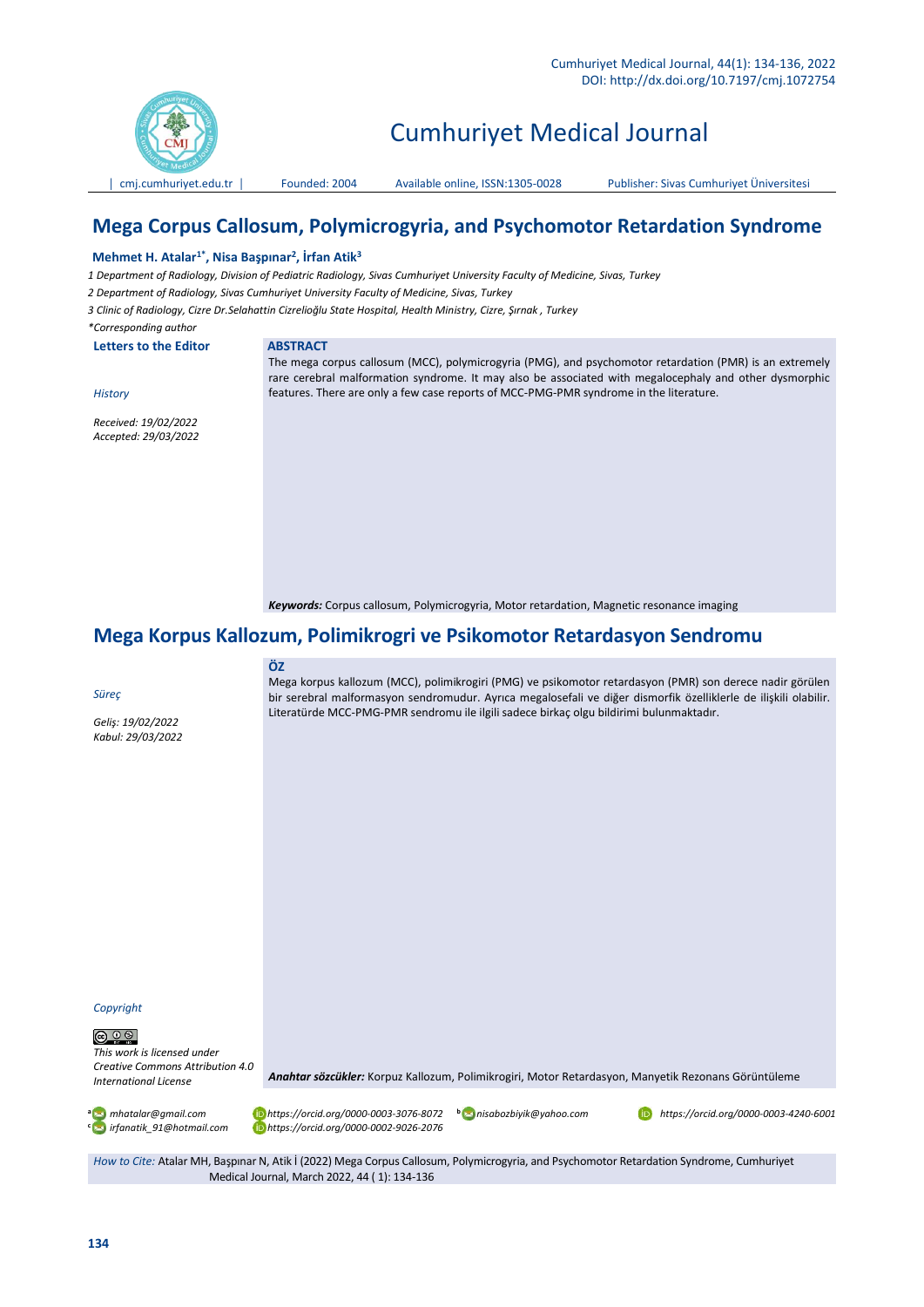## **To the Editor**

The mega corpus callosum (MCC), polymicrogyria (PMG), and psychomotor retardation (PMR) is an extremely rare cerebral malformation syndrome. It may also be associated with megalocephaly and other dysmorphic features. There are only a few case reports of MCC-PMG-PMR syndrome in the literature (1, 2, 3, 4).

An eight-year-old male patient presented with recurrent seizure episodes and psychomotor retardation. He was the third child of nonconsanguineous parents. His gestational and perinatal histories were non-remarkable for any abnormality. His age-based psychomotor development was delayed, and he was mentally retarded. He had secondary generalized seizures of left side origin. He was taking antiepileptic treatment. Physical examination showed no marked dysmorphic features. There was, however, no cutaneous signs. He had a normal visual and auditory function. Serum and urinary laboratory analyses were within normal limits, as was his electroencephalogram. His genetic analysis revealed 46 XY. A brain magnetic resonance imaging (MRI) with 1.5 Tesla magnetic field was performed under mild sedation. MRI showed that the patient's corpus callosum was thicker than normal. Morphometric

analysis was performed to calculate the length, thickness, and area of CC as well as the supratentorialsupracallosal compartment area. CC's morphometric analysis was performed on a midsagittal T1-weighted image. A comparison of his morphometric analysis with that of a normal subject of the same age revealed that our patient had a marked increase in CC thickness, and CC area, with the changes being more prominent in the genu of CC (Figures 1A, B).

Our patient's CC genu thickness was 15 mm. The normal thickness of the genu of CC has been reported to be 8.35±0.80 mm for children aged 4 to 18 years in the literature (1). Furthermore, our patient had bilateral diffuse fronto-temporo-parietal polymicrogyria and pontine hypoplasia (Figures 1C, D). There was also incomplete opercularization at the level of the bilateral Sylvian fissures. Patchy signal changes being prominent at periventricular and subcortical white matter areas were also detected. Bilateral caudate nuclei were enlarged and had a globular appearance. The ventricular system had a normal size. There was an appearance compatible with megalencephaly of the cerebral hemispheres and cerebellum. Patient's consent was obtained for this study.



Figure 1. Axial (A) T2-weighted, and (B) FLAIR MR images show bilateral polymicrogyria; FLAIR image shows incomplete opercularization of Sylvian fissures (dashed arrows), and subcortical, and periventricular signal alterations (white arrows). It is also observed in megalencephalic appearance. (C) Sagittal T1-weighted MR image shows mega corpus callosum and pontine hypoplasia (white arrow). Corpus callosum area is 8.92 cm<sup>2</sup>. (D) Sagittal T1-weighted MR image of a healthy subject of the same age shows that the corpus callosum area is 6.58 cm<sup>2</sup>, and the pons appears normal.

Corpus callosum develops between the 8th and 20th weeks of gestation. Although the splenium of the corpus callosum is the thickest part in the normal

morphology of corpus callosum, the genu of the corpus callosum was thicker than the splenium in our patient. Neuronal migration begins simultaneously with the CC